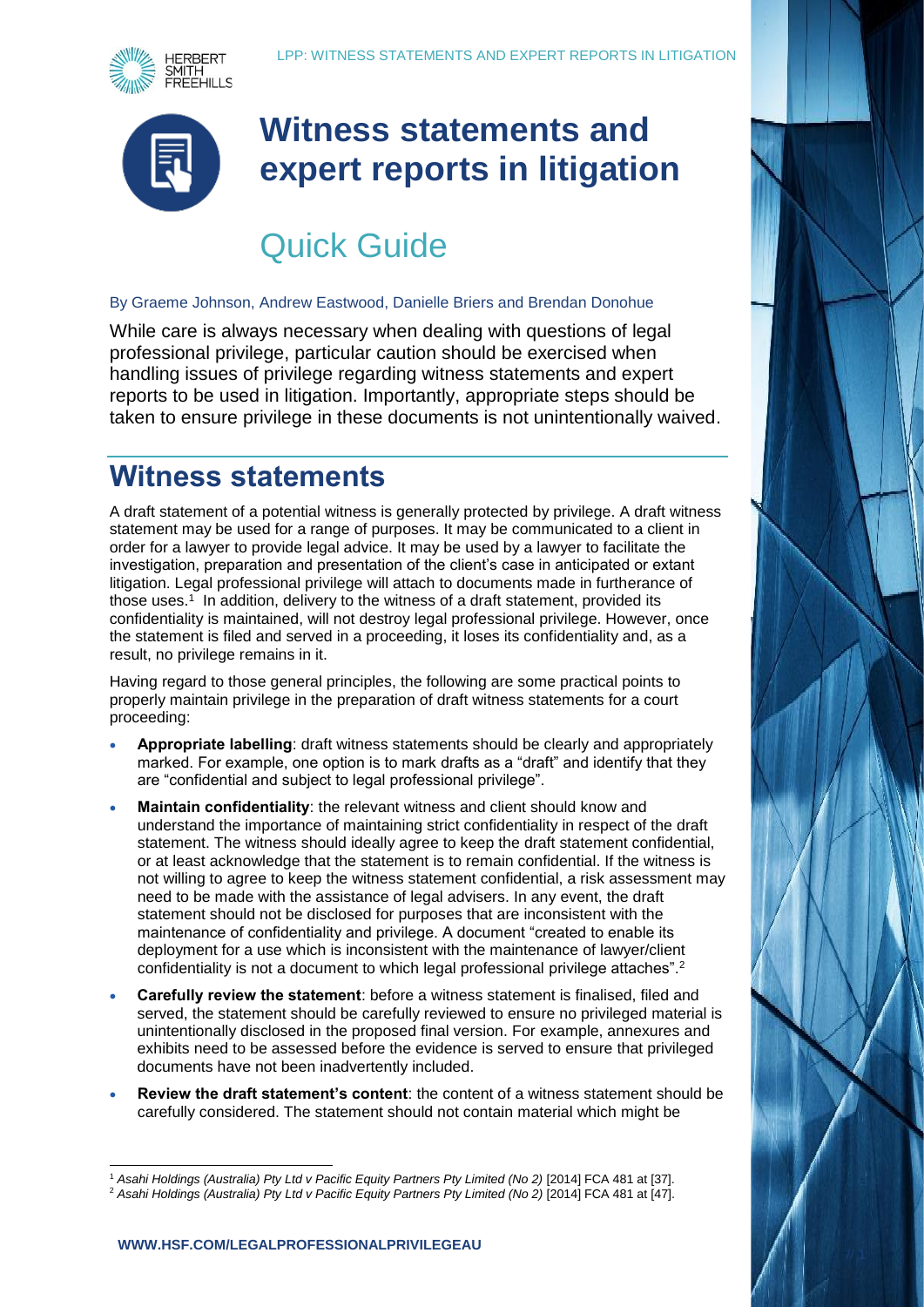

viewed as inadvertently waiving privilege in other documents. Such material tends to be productive of complex pre-trial disputes as to privilege.

### **Expert reports**

Privilege will attach to a draft expert report and related communications, subject to the principles set out below, if the dominant purpose for the report is use in litigation. Expert reports commissioned outside of litigation (such as for general commercial purposes or as part of an investigation following an incident) may not be privileged, depending on the purpose for which the report is commissioned. Legal advice should be sought prior to engaging an expert to ensure the privilege position is understood.

Five general principles concerning privilege and expert reports are often cited:<sup>3</sup>

- (1) **Instructions**: a lawyer's confidential instructions to an expert to provide a report to be used in anticipated litigation will ordinarily attract privilege.
- (2) **Copies of documents**: privilege will ordinarily attach to copies of documents whether the originals are privileged or not – that were made for the purpose of forming part of confidential communications between the client's lawyers and the expert witness.
- (3) **The expert's documents**: documents generated unilaterally by the expert witness (such as working notes, field notes, and the witness's own drafts of his or her report) do not attract privilege because they are not in the nature of, and would not expose, communications.
- (4) **Disclosing the expert's report**: disclosure of the expert's report, for the purpose of reliance on it in the litigation, will ordinarily result in an implied waiver of the privilege in respect of the brief or instructions or documents referred to in (1) and (2) above. This implied waiver arises at least "if the appropriate inference to be drawn" is that such documents were used "in a way that could be said to influence the content of" the relevant expert's report.<sup>4</sup> This is because, in these circumstances, "it would be unfair for the client to rely on the report without disclosure of the brief, instructions or documents".<sup>5</sup> In view of this principle, it is common for experts to attach to the expert's report letters of instruction (or a relevant brief) given to the expert for the purposes of the report.
- (5) **Documents used by the expert**: privilege similarly cannot be maintained in respect of documents used by an expert to form an opinion or write a report, regardless of how the expert encountered the documents. But it may be difficult to establish at an early stage whether documents which were before an expert witness influenced the content of his or her report, in the absence of any reference to them in the report.

Having regard to those principles, some practical tips include:

- Documents provided to the expert for the purposes of the expert's report should be provided by a legal adviser with instructions. This will ensure privileged is properly maintained, at least until the relevant expert's report is relied on in a court proceeding.
- It is prudent to generally assume that any record of communications with an expert, or materials provided to or by the expert, will not be protected by legal professional privilege. It is prudent to assume that such communications will ultimately need to be produced in the relevant litigation.
- Refrain from providing experts with privileged material, if possible.

l <sup>3</sup> *Australian Securities & Investments Commission v Southcorp Limited* [2003] FCA 804 at [21].

<sup>4</sup> *Australian Securities & Investments Commission v Southcorp Limited* [2003] FCA 804 at [21].

<sup>5</sup> *Australian Securities & Investments Commission v Southcorp Limited* [2003] FCA 804 at [21].